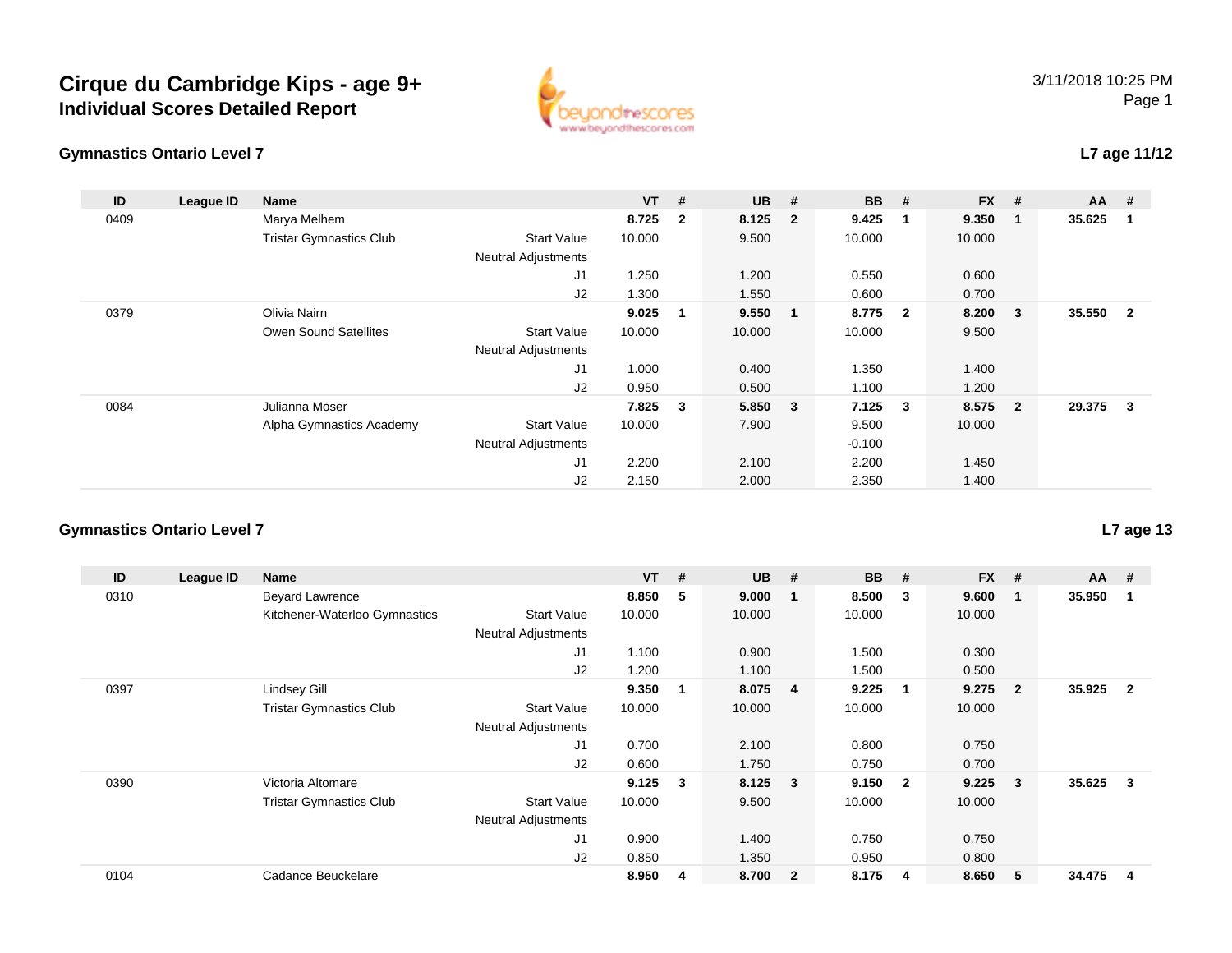## **Cirque du Cambridge Kips - age 9+Individual Scores Detailed Report**



3/11/2018 10:25 PMPage 2

|      | Blenheim-Kent | <b>Start Value</b><br><b>Neutral Adjustments</b> | 10.000 |                         | 10.000  | 10.000 |     | 10.000 |   |        |   |
|------|---------------|--------------------------------------------------|--------|-------------------------|---------|--------|-----|--------|---|--------|---|
|      |               | J1                                               | .000   |                         | 1.400   | 1.750  |     | 1.200  |   |        |   |
|      |               | J2                                               | 1.100  |                         | 1.200   | 1.900  |     | 1.500  |   |        |   |
| 0114 | Tanika Ladd   |                                                  | 9.250  | $\overline{\mathbf{2}}$ | 7.650 5 | 7.900  | - 5 | 8.800  | 4 | 33.600 | 5 |
|      | Blenheim-Kent | <b>Start Value</b>                               | 10.000 |                         | 10.000  | 9.500  |     | 10.000 |   |        |   |
|      |               | <b>Neutral Adjustments</b>                       |        |                         |         |        |     |        |   |        |   |
|      |               | J1                                               | 0.650  |                         | 2.400   | 1.550  |     | 1.100  |   |        |   |
|      |               | J2                                               | 0.850  |                         | 2.300   | 1.650  |     | 1.300  |   |        |   |

#### **Gymnastics Ontario Level 7**

| ID   | League ID | <b>Name</b>            |                            | $VT$ # |                         | <b>UB</b> # | <b>BB</b> | #                       | <b>FX</b> | #            | $AA$ # |                |
|------|-----------|------------------------|----------------------------|--------|-------------------------|-------------|-----------|-------------------------|-----------|--------------|--------|----------------|
| 0288 |           | Carina Choi            |                            | 8.850  | $\overline{\mathbf{2}}$ | 8.475       | 8.425     |                         | 8.850     | $\mathbf{2}$ | 34.600 |                |
|      |           | Horizons Gymnastics    | <b>Start Value</b>         | 10.000 |                         | 10.000      | 10.000    |                         | 10.000    |              |        |                |
|      |           |                        | <b>Neutral Adjustments</b> |        |                         |             |           |                         |           |              |        |                |
|      |           |                        | J1                         | 1.100  |                         | 1.600       | 1.600     |                         | 1.100     |              |        |                |
|      |           |                        | J2                         | 1.200  |                         | 1.450       | 1.550     |                         | 1.200     |              |        |                |
| 0343 |           | Lina Lizgold           |                            | 9.025  | -1                      | 8.250 2     | 7.925     | $\overline{\mathbf{2}}$ | 9.225     |              | 34.425 | $\overline{2}$ |
|      |           | London Beje Gymnastics | <b>Start Value</b>         | 10.000 |                         | 10.000      | 9.500     |                         | 10.000    |              |        |                |
|      |           |                        | <b>Neutral Adjustments</b> |        |                         |             |           |                         |           |              |        |                |
|      |           |                        | J1                         | 0.900  |                         | 1.800       | 1.600     |                         | 0.750     |              |        |                |
|      |           |                        | J2                         | 1.050  |                         | 1.700       | 1.550     |                         | 0.800     |              |        |                |

#### **Gymnastics Ontario Level 7**

**ID League ID Name VT # UB # BB # FX # AA #** 0184 Brooklynn Gillmor **9.350 <sup>2</sup> 8.650 <sup>1</sup> 9.175 <sup>1</sup> 9.200 <sup>1</sup> 36.375 <sup>1</sup>** Grand River Gymmies Start Valuee 10.000 10.000 10.000 10.000 Neutral Adjustments J1 0.700 1.300 0.900 0.700 J2 0.600 1.400 0.750 0.900 0108 Megan Gooch **9.375 <sup>1</sup> 7.575 <sup>4</sup> 8.725 <sup>2</sup> 9.200 <sup>1</sup> 34.875 <sup>2</sup>** Blenheim-Kent Start Valuee 10.000 9.500 9.500 9.500 10.000 Neutral Adjustments J1 0.650 1.950 0.850 0.700 J2 0.600 1.900 0.700 0.900 0289Nika Di Summa **9.150 <sup>3</sup> 7.450 <sup>5</sup> 8.525 <sup>4</sup> 8.950 <sup>2</sup> 34.075 <sup>3</sup>**

**L7 age 15+**

**L7 age 14**